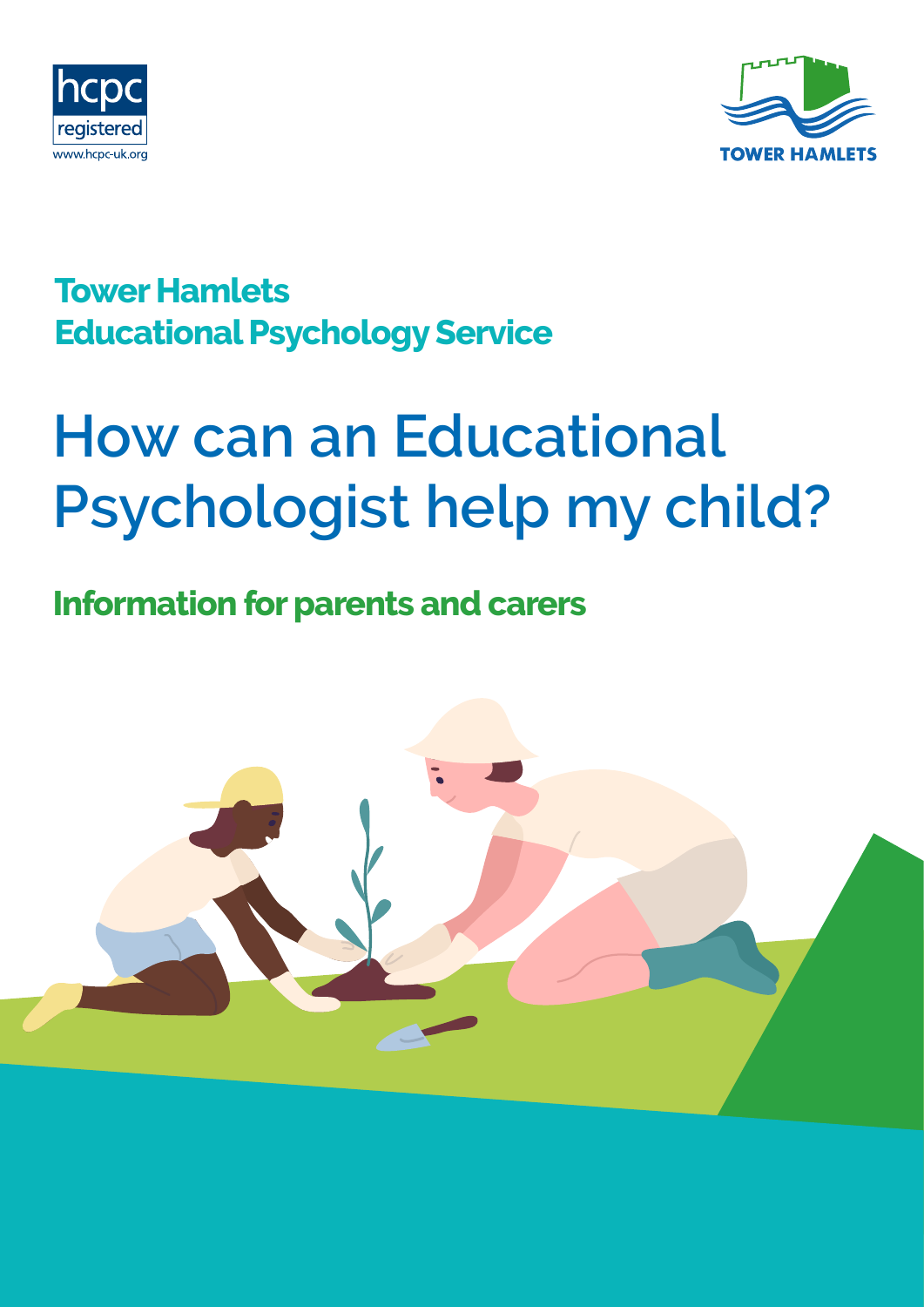#### **What is an educational psychologist (EP)?**

An educational psychologist, or EP for short, is someone who has been specially trained to understand how young people behave and learn.

#### **When might staff talk to an EP about my child?**

You or adults working with your child may have concerns about your child's learning or relationships with others.

After assessing, planning, implementing ideas and reviewing progress the school or college may feel an EP's perspective in generating further solutions would be helpful.

#### **What does an educational psychologist do?**

It isn't always necessary for an EP to see your child for things to change.

Often they might:

- Talk to you and the staff about your child and what approaches have been tried so far
- Suggest further action for helping your child

They may also:

- Look at your child's work
- See and work with your child in the classroom and/or the playground
- Work with your child out of the classroom for a while; very young children may be accompanied by an adult they know well
- Use some activities or assessments to gain a clear understanding of your child's strengths and difficulties

The EP tries to make children feel relaxed and that they are doing well, and will make sure that they succeed in many of the activities and tasks given to them.

#### **Do I have to be there when my child is seen?**

As a parent or carer you have the right to be present when the EP meets your child.

You may feel, however, that your presence will be distracting and prefer to meet the EP later.

#### **What about parents'/carers' views?**

Your views and knowledge of your child are important in helping us understand your child's strengths and difficulties. You are best placed to say what your child is like at home and out of school and college. This may be very different from school and college.

#### **What happens next?**

You will make a plan with the EP and staff.

The EP will provide a written record of their work with your child. A copy of any report on your child will be sent to you as well as their school or college.

The EP will usually plan to discuss your child's progress during a future visit to the school or college. Staff will be asked to keep you informed about this.